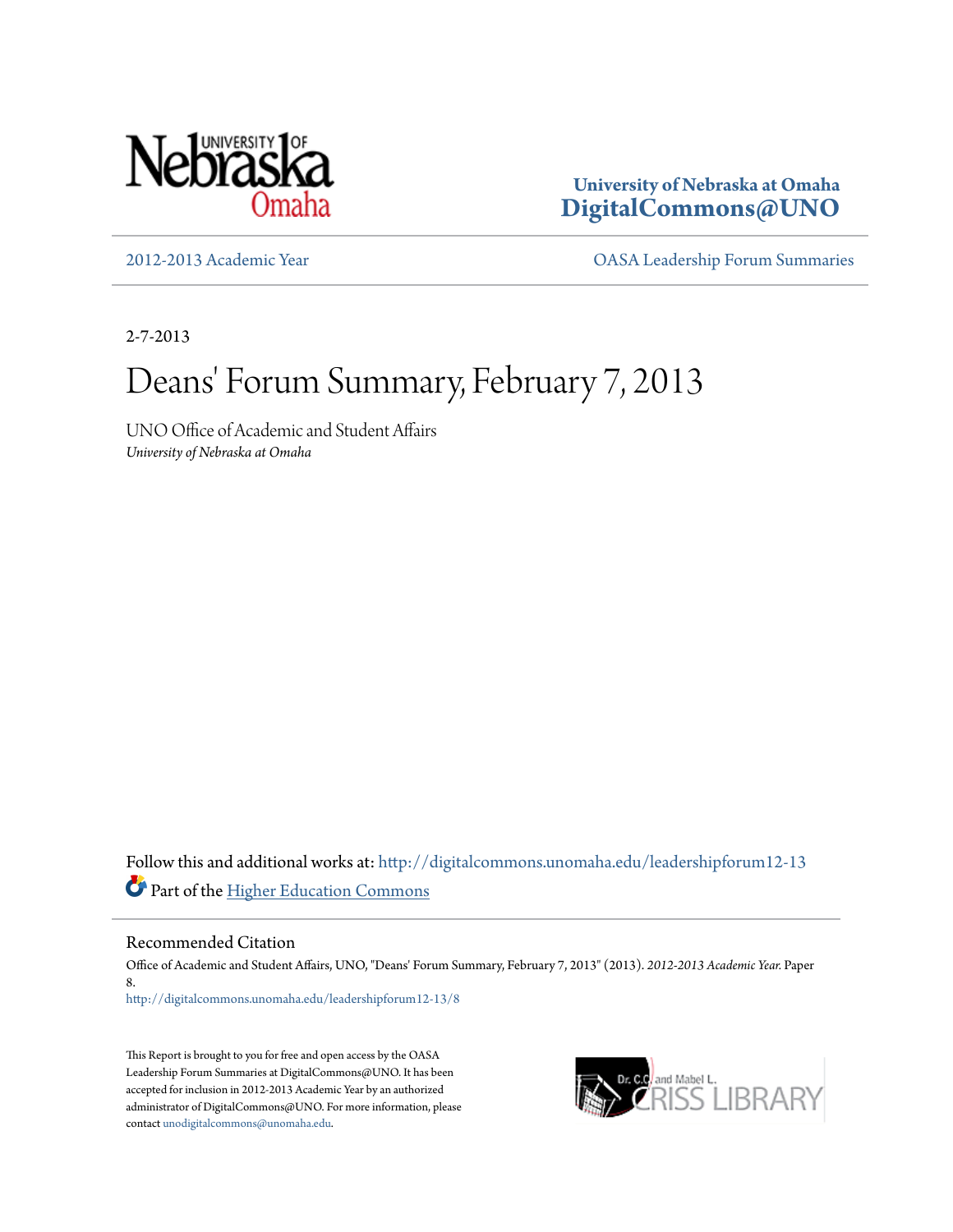

# **DEANS' FORUM SUMMARY February 7, 2013**

# **Attendees: Ali, Baker, Barnes, Bartle, Berke, Boocker, Edick, Fiene, Gouttierre, Keel, Morrice, Pol, Reed, Schlesinger, Shipp, Shorb, Smith-Howell, Topp, Woods**

#### **1. Summary for January 16, 2013 - Approved**

#### **2. New/Old Business**

# - **2013-14 UG Catalog Update Process**

The SmartCatalog initiative to update the undergraduate catalog was shared by Melissa Berke. The Goal for completion of the project is July 2014.

#### - **General Education**

A reminder was offered that temporary course approval for general education courses expire Sept. 1, 2013. The General Education committee is available to assist faculty and programs with the approval process. – M. Berke

# - **EM Update**

The Dual Enrollment Event was successful. Estimated attendance was 600- 700.

Dr. Morrice shared a desire to develop an "intent to enroll" mechanism to better track and anticipate enrollment. Additionally, tracking average debt of graduates is thought to be useful data in telling UNO's story. If disaggregated by college, numbers could benefit Dean's in marketing their programs.

# - **High-Level, Collaborative Arts/Lectures Series**

Dr. Shipp proposed a signature series of lecture and art events to be developed and marketed in a consistent manner.

# - **Honors Week Logistics**

Dr. Barnes provided an update regarding logistics for Honors Week.

#### - **Marketing/University Relations Reorganization**

Dean Baker shared an organizational chart for the Office of University Communications. Among the highlights, a job offer has been made to a new Associate Director of Marketing. Dean Baker also expressed the need for an associate Director for Media Relations.